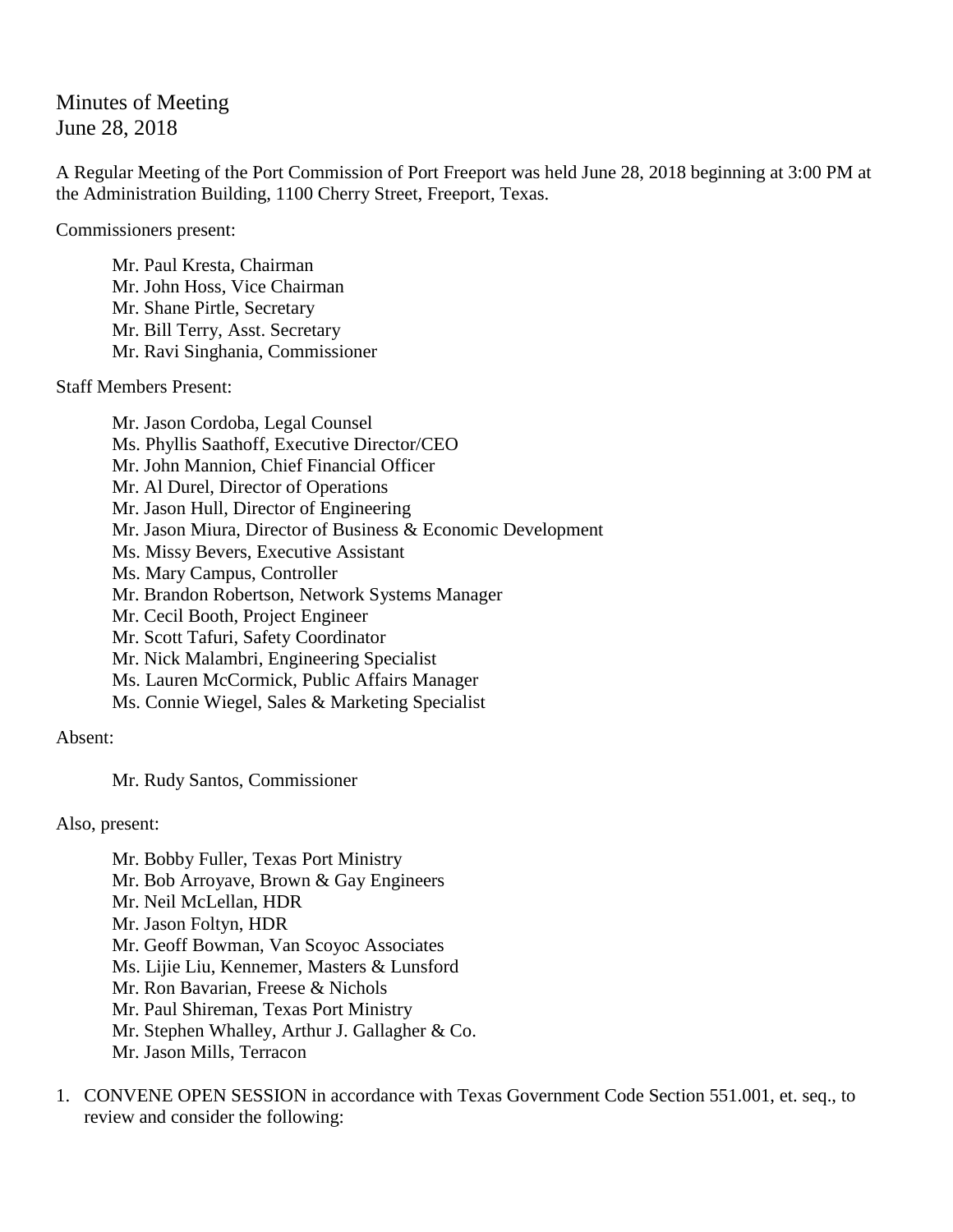- 2. Invocation Mr. Bobby Fuller, Texas Port Ministry
- 3. Pledge of Allegiance U.S. Flag & Texas Flag
- 4. Roll Call Commissioner Kresta noted that Commissioner Santos was absent. All other Commissioners were present.
- 5. Safety Briefing Mr. Chris Hogan, Director of Protective Services
- 6. Approval of minutes from the Regular Meeting held June 14, 2018.

A motion was made by Commissioner Pirtle to approve the minutes as presented. The motion was seconded by Commissioner Hoss with all Commissioners present voting in favor of the motion.

- 7. Reports from Executive Staff:
	- A. Receive report from Executive Director/CEO on activities and matters related to administrative affairs. Port tenant updates, USCOE, rail issues, AAPA Committees, leases, contracts, upcoming Port and civic events and other related administrative affairs.

Ms. Saathoff first thanked Commissioners and staff for their efforts and time invested in the workshop held June 27. She then recognized Mr. Wilson for his efforts in supporting our partners when business prospects require input from either the Port or County, Mr. Wilson always responds to those needs. HGAC is considering doing an inland port feasibility study and has asked Port Freeport to participate. Ms. Saathoff is evaluating and will report back to the Board. Ms. McCormick reported on the Port's participation at the Hurricane Awareness event held June 23 at the Brazoria County Fairgrounds. She also noted her attendance at the Boys and Girls Club luncheon held June 27. Ms. Saathoff also noted the Brazoswood High School Goddard Rocket Team will be invited to give a presentation at the July 19 meeting.

B. Receive report from Chief Financial Officer on monthly activity and matters related to financial results, investments, insurance, leases, real property matters and other related administrative affairs.

Mr. Mannion gave a brief presentation on financial results as of May 31, 2018.

C. Receive report from Director of Engineering on activities and matters related to Freeport Harbor Federal Channel, capital projects, Hydrographic Report and other related facility engineering matters.

Mr. Hull shared a current photo of the Area 5 project. He also reported that bids were opened for an easement and right-of-way earlier this afternoon. Staff will bring this to the Board for approval at the July 19 meeting.

D. Receive report from Director of Operations on activities and matters related to operations, vessel activity, tonnage and other related port operation matters.

Mr. Durel reported on issue with a gantry crane stating the electrical cable that connects the hoist down to the spreader bar broke. The crane is shut down and staff is working on the problem. Mr. Durel also shared pictures of the HHL Tokyo which was the first ship carrying cargo for ME Global.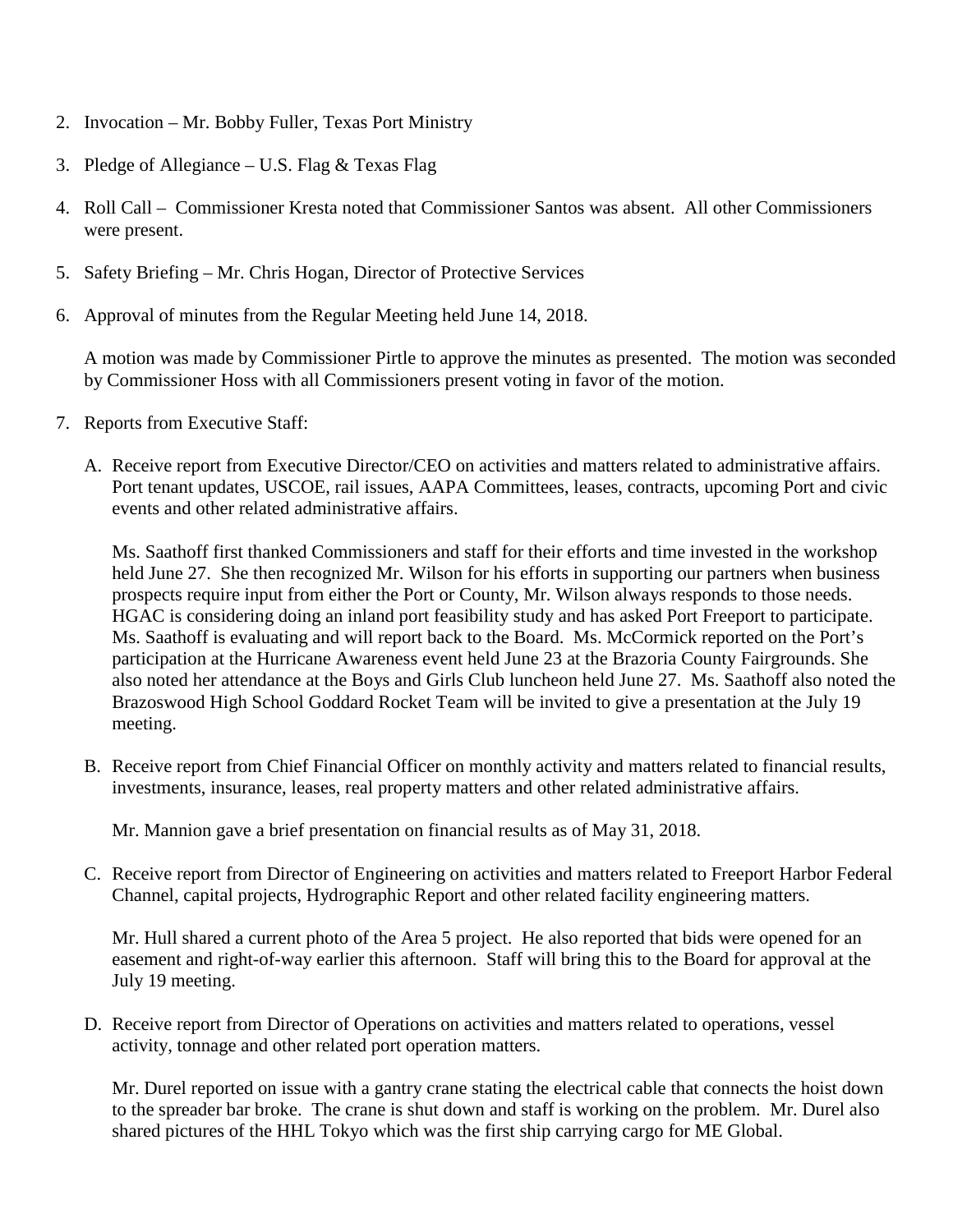E. Receive report from Director of Protective Services on matters related to safety meetings/injury report, security meetings, EMS update and other related safety, security and environmental matters.

Mr. Hogan shared a picture of the graphics for the new safety boat. Additionally, he reported the Port passed the U.S. Coast Guard inspection held June 27. He also reported on safety incidents for the month of May and noted a committee meeting will be held July 19 for the tenants involved to provide an update on their safety plans and efforts to mitigate future incidents. Mr. Hogan also reported attending a Hurricane Workshop June 27 which was hosted by the Texas Department of Emergency Management.

F. Receive report from Director of Business & Economic Development on activities and matters related to industry meetings, sales reports, advertising, web activity, Foreign-Trade Zone and other ocean transportation related matters.

In addition to his report, Mr. Miura reported attending the Annual Fort Bend County Infrastructure Conference held earlier in the day.

- 8. Receive report from Commissioners on matters related to:
	- A. June 14 & 28 Finance Advisory Committee Commissioner Singhania reported the committee met June 14 to discuss a contract with Kennemer, Masters & Lunsford for audit services, which is on the agenda for approval. Liability insurance coverage was also discussed and is on the agenda for approval. He further reported the plan of finance for the revenue bonds were discussed at the committee meeting held today and will be presented to the Board July 19. The committee also discussed the Port Freeport Golf Tournament budget and benefactor which is also on the agenda for approval.
	- B. Meetings and conferences attended, Port presentations and other related Port Commission matters. Commissioner Pirtle reported attending the June 22 Rail District meeting and the 36A Coalition Conference held June 18.

Commissioner Hoss also reported the 36A Coalition Conference held June 18.

Commissioner Singhania reported attending the Commissioners Seminar held in Montreal June 19-20.

9. Receive update from staff regarding Brazoria-Fort Bend Rail District and the Brazoria-Fort Bend Nexus Project Group.

Mr. Miura stated that Crouch Communications gave a preview of the new Brazoria-Fort Bend Rail District website which should be up and running before the next Board meeting which will be July 20 in Richmond. The website will detail information about the Rail District, board members, sponsoring entities, frequently asked questions and will also allow public to submit questions to the Board. FY2018 budget was also discussed and Mr. Miura noted an audit will be held this year. The Board is discussing and researching firms to retain legal counsel for the District. Mr. Miura noted a firm has not been chosen to perform the TXDOT feasibility and planning study. He anticipates this will be done at the July 20 meeting. Finally, Mr. Miura noted an article featured in the Brazoria County News that referred to comments made at the last district meeting in reference to a drawing with proposed route that has caused some confusion. Mr. Miura stated no route and no decision has been made. Ms. Saathoff also noted the grant received for the feasibility study requires public engagement before any routing is recommended.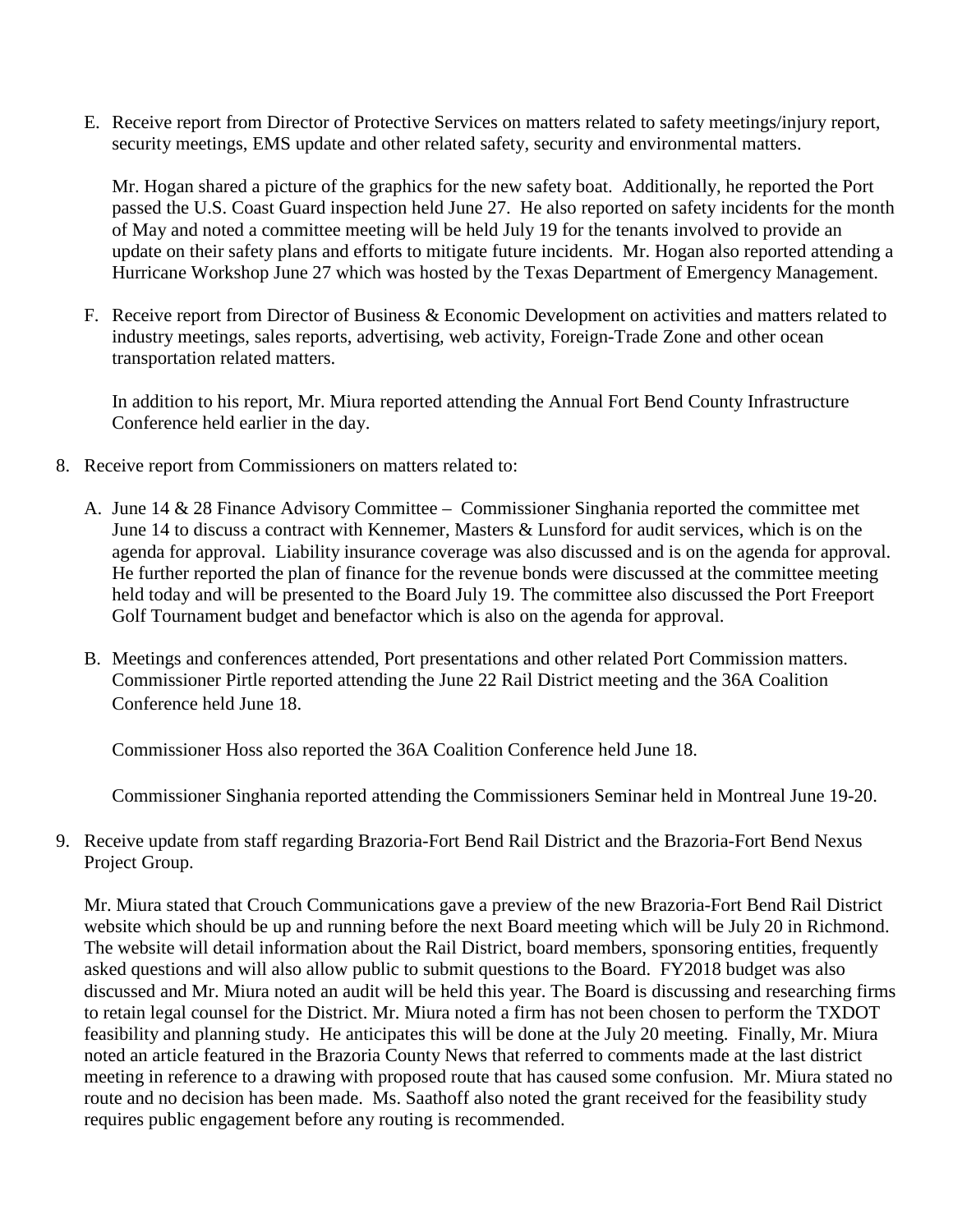Ms. Saathoff stated the Nexus Group did not meet in June.

- 10. Public Comment There were no public comments.
- 11. Receive update from federal consultants Van Scoyoc Associates.

Mr. Geoff Bowman with Van Scoyoc Associates gave an update to the Board regarding government affairs in Washington, DC. He discussed the Water Resources Development Acts of 2018 in both the House and Senate, and provisions within the bill that are critical to Port Freeport. He noted that it was too late in the process to add PED funding into the FY2018 Work Plan and that because the GRR wasn't completed in time for consideration of the Work Plan. Van Scoyoc will continue to work with the Port on a new strategy moving forward, in particular since the next several weeks will see the development of the FY19 Budget and FY20 Budget. The FY19 Appropriations Bill includes \$4.7 million for O&M for the Port. Van Scoyoc will work to increase that amount as well as work on a strategy for FY20. Mr. Bowman also discussed the government wide Restructuring Plan which proposes to move the navigation component of the USCOE program to the U.S. Dept. of Transportation and the remaining functions to the Dept. of the Interior including all the Clean Water Act permitting. He also discussed was the President's \$1 trillion Infrastructure Plan which proposes \$200 billion in federal funds to be matched with \$800 billion in nonfederal funds through public private partnership or other alternative financing mechanisms. Mr. Bowman noted with the passage of the Port's bond election in May, this will carry a lot of weight in getting the administration's attention in Washington. The rest of the year will see Congress reauthorize the Federal Aviation Administration programs and likely reauthorize the farm bill and the agriculture programs. Mr. Bowman is optimistic a Water Resources Development Act will be passed and anticipates Congress taking another attempt at immigration border and security. Congress is also working hard at completing the appropriations process. Lastly, there will likely be a nominee for supreme court since Justice Kennedy is retiring. The Election in November will see six Democrats in the House retiring and forty-four Republicans retiring with nine of the forty-four being full committee chairmen. Regardless of what happens with the election, he anticipates the House will tighten making it more difficult as things proceed over the next two years.

12. Approval of financial reports presented for the period ending May 31, 2018.

A motion was made by Commissioner Singhania to approve the reports as presented by staff. The motion was seconded by Commissioner Terry with all Commissioners present voting in favor of the motion.

13. Discuss and consider contract with Kennemer, Masters & Lunsford, LLC for the Annual Independent Financial and Compliance audit.

Staff conducted an RFP and received only one proposal from Kennemer. The contract is for a 3-year term and includes two 1-year extensions at the Port's option. The 2018 fee is \$28,500 which is 7% higher than 2017. Staff recommends approval of this contract.

A motion was made by Commissioner Hoss to approve the contract. The motion was seconded by Commissioner Singhania with all Commissioners present voting in favor of the motion.

14. Discuss and consider liability insurances through broker Arthur J. Gallagher & Co. for a total premium of \$136,653.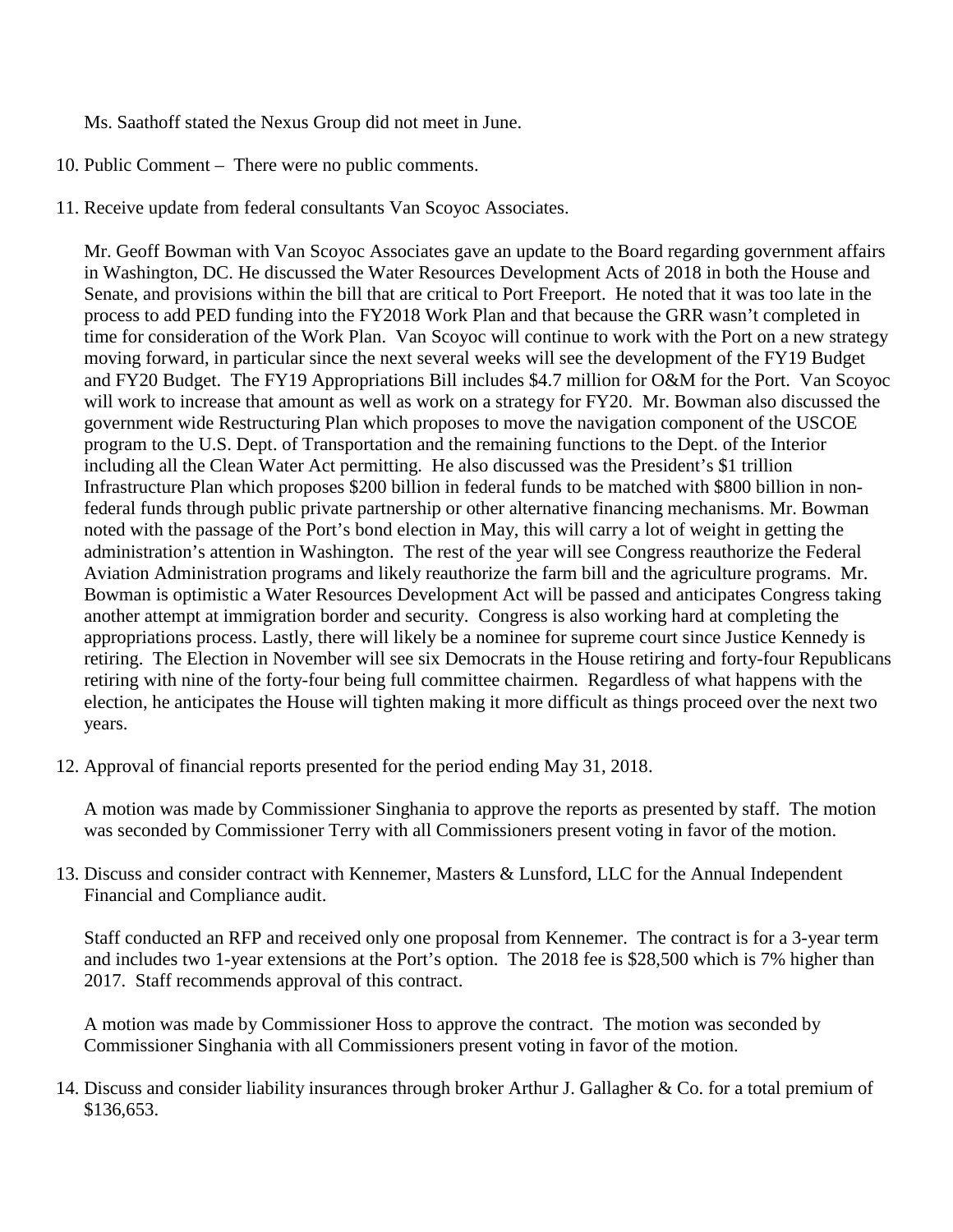Mr. Mannion stated staff has reviewed the market to renew the Port's liability insurances, assessed the structure of the Port and the risks, and has a proposal to submit for approval. The proposal includes the addition of liability insurance for the new safety/security boat in the amount of \$2,250. Staff also evaluated cyber security coverage but decided to table for now. With the additional boat coverage, the total premium for liability insurances is \$138,903.

A motion was made by Commissioner Singhania to approve the liability insurances. The motion was seconded by Commissioner Terry with all Commissioners present voting in favor of the motion.

15. Discuss and consider contract with Matula & Matula Construction, Inc. for the Parcel 14 Water and Sanitary Sewer Improvements project, for an amount not to exceed \$1,690,880.40.

Bids were opened for this project June 19 with six bids received. Matula & Matula submitted the lowest and best bid. It is Mr. Hull's recommendation the Board approve a contract with Matula & Matula Construction in an amount not to exceed \$1,690,880.40.

A motion was made by Commissioner Terry to approve the contract. The motion was seconded by Commissioner Pirtle with all Commissioners present voting in favor of the motion.

16. Adoption of a resolution approving the acceptance of the Port's portion of proceeds received from high bidders on delinquent tax property held in trust by Brazoria County, Texas and authorizing the Chairman to join in conveyance to high bidders.

A motion was made by Commissioner Hoss to approve the resolution. The motion was seconded by Commissioner Pirtle with all Commissioners present voting in favor of the motion.

17. Approval regarding the 2018 Port Freeport Golf Tournament budget and benefactor.

The 2018 Port Freeport Golf Tournament will be held October 22 at the Wilderness in Lake Jackson. It is staff's recommendation the Board approve a budget of \$3,000.00 for Port Freeport's sponsorship as the title sponsor and the sole benefactor of the tournament be Texas Port Ministry.

A motion was made by Commissioner Singhania to approve the recommendation as presented by staff. The motion was seconded by Commissioner Hoss with all Commissioners present voting in favor of the motion.

18. Discuss and consider approval of Executive Director/CEO & Commissioners travel July-October 2018.

Ms. Saathoff is requesting approval for travel, as necessary, to Washington, DC for possible meetings related to funding for the federal project and to Austin for meetings related to preparation for the 2019 State Legislative Session.. Also included is the upcoming Port Directors Seminar in Boston to be held July 11-12 and the AAPA Annual Convention scheduled for October in Chile. Ms. Saathoff is requesting approval so necessary travel arrangements can be made should staff or Commissioners decide to attend.

A motion was made by Commissioner Hoss to approve the travel. The motion was seconded by Commissioner Pirtle with all Commissioners present voting in favor of the motion.

19. EXECUTIVE SESSION in accordance with Subchapter D of the Open Meetings Act, Texas Government Code Section 551.001, et. seq., to review and consider the following: